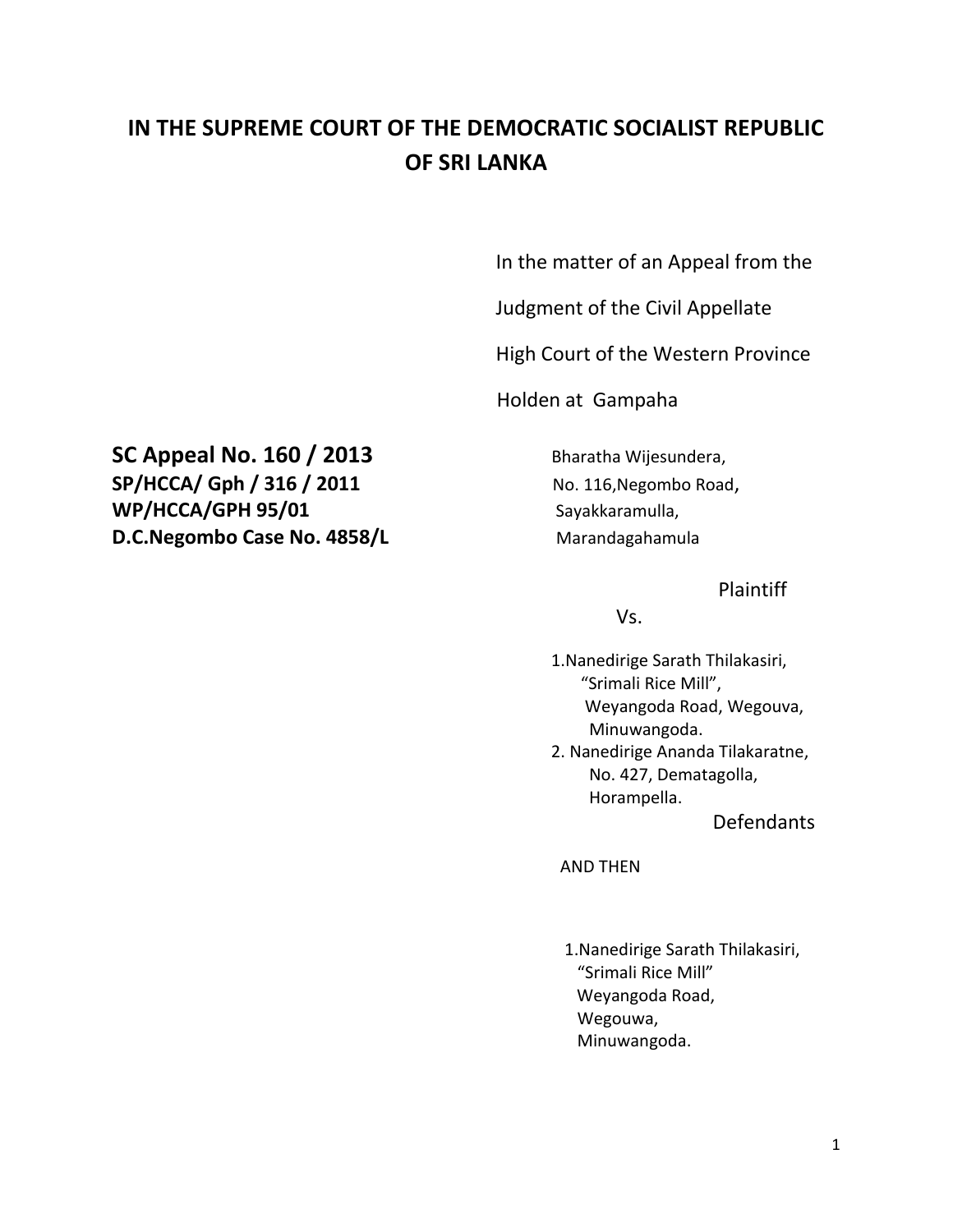2.Nanedirige Ananda Tilakaratne, No. 427, Dematagolla, Horampella.

Defendant Appellants

Vs.

 Bharatha Wijesundera, No. 116, Negombo Road, Sayakkaramulla, Marandagahamula.

Plaintiff Respondent

AND NOW

- 1. Nanedirige Sarath Thilakasiri, "Shrimali Rice Mill", Weyangoda Road, Wegouva, Minuwangoda.
- 2. Nanedirige Ananda Tilakaratne,
- 2a. Gamage Piyawathi.
- 2b. Nanedirige Wasantha Lakmali

Tilakaratne.

2c. Nanedirige Thilina Lakmal

Tilakaratne.

2d. Nanedirige Tharindu Lakmal

Tilakaratne.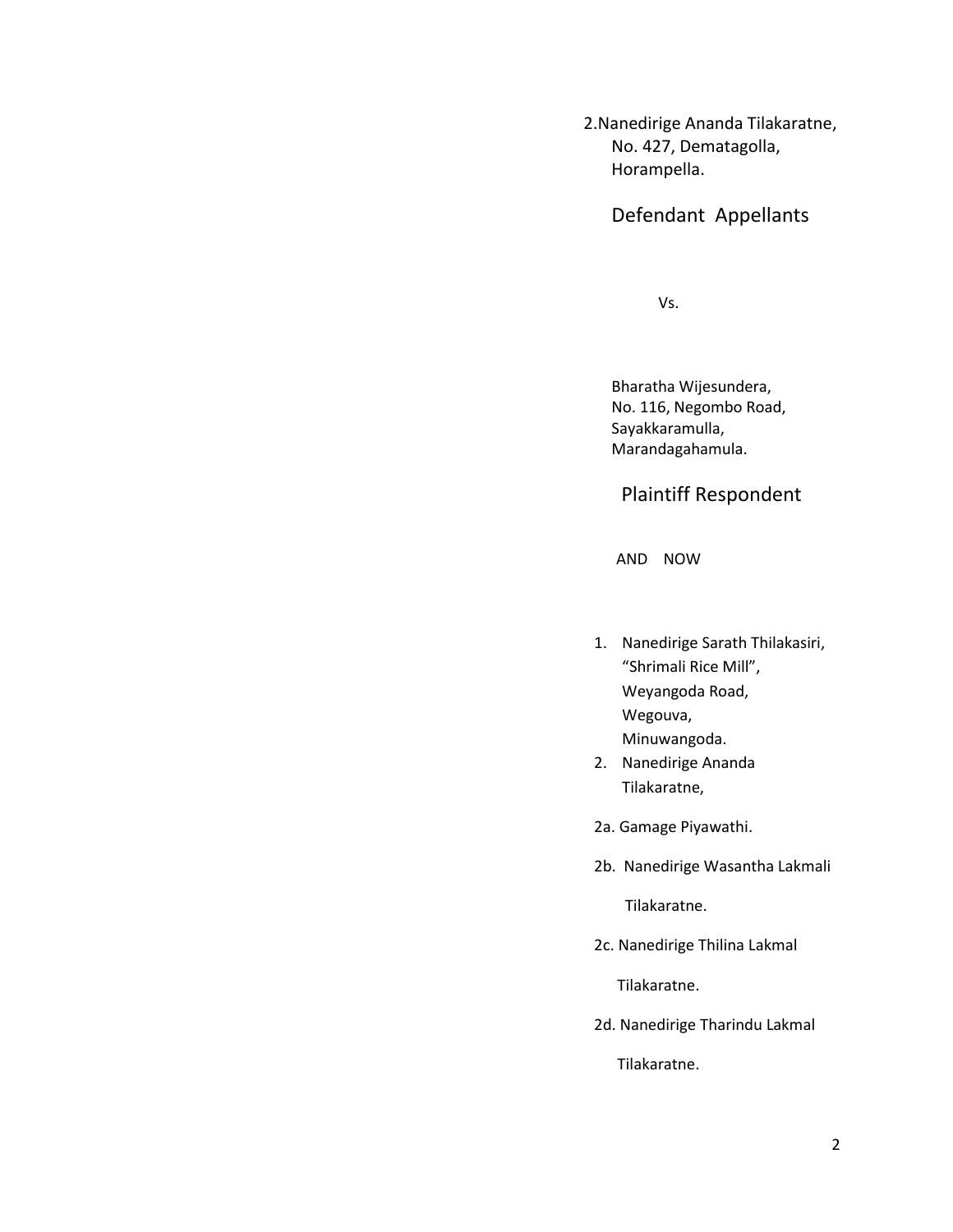All of No. 427, Dematagolla, Horampella.

## **Defendants Appellants Appellants**

Vs.

Bharatha Wijesundera,

No. 116, Negombo Road, Sayakkaramulla, Minuwangoda.

**Plaintiff Respondent Respondent**

## BEFORE : **S.EVA WANASUNDERA PC J. B.P. ALUVIHARE PC J. & K.T.CHITRASIRI J.**

COUNSEL : S.N.Vijithsingh for the Defendant Appellant Petitioners Sudarshani Cooray for the Plaintiff Respondent Respondent

ARGUED ON : 03. 02. 2016.

DECIDED ON: 21.03. 2016.

## **S.EVA WANASUNDERA PC J.**

This is an appeal to be decided on one question of law contained in paragraph 13(d) of the Petition dated 12.08.2011., i.e. " whether the High Court erred in law by not considering the fact that the parole evidence of the Respondents is sufficient to establish a constructive trust in the circumstances of this case".

The land which is the subject matter of this case is of an extent of 34.5 Perchs. It is a part of Lot 2A2 in Plan No. 603 dated 18.06.1990. surveyed by licensed surveyor Fonseka. Lot 2A2 is of an extent of 3 Roods. The  $1<sup>st</sup>$  Defendant Appellant Appellant (hereinafter referred to as the  $1<sup>st</sup>$  Defendant), N.Sarath Thilakasiri got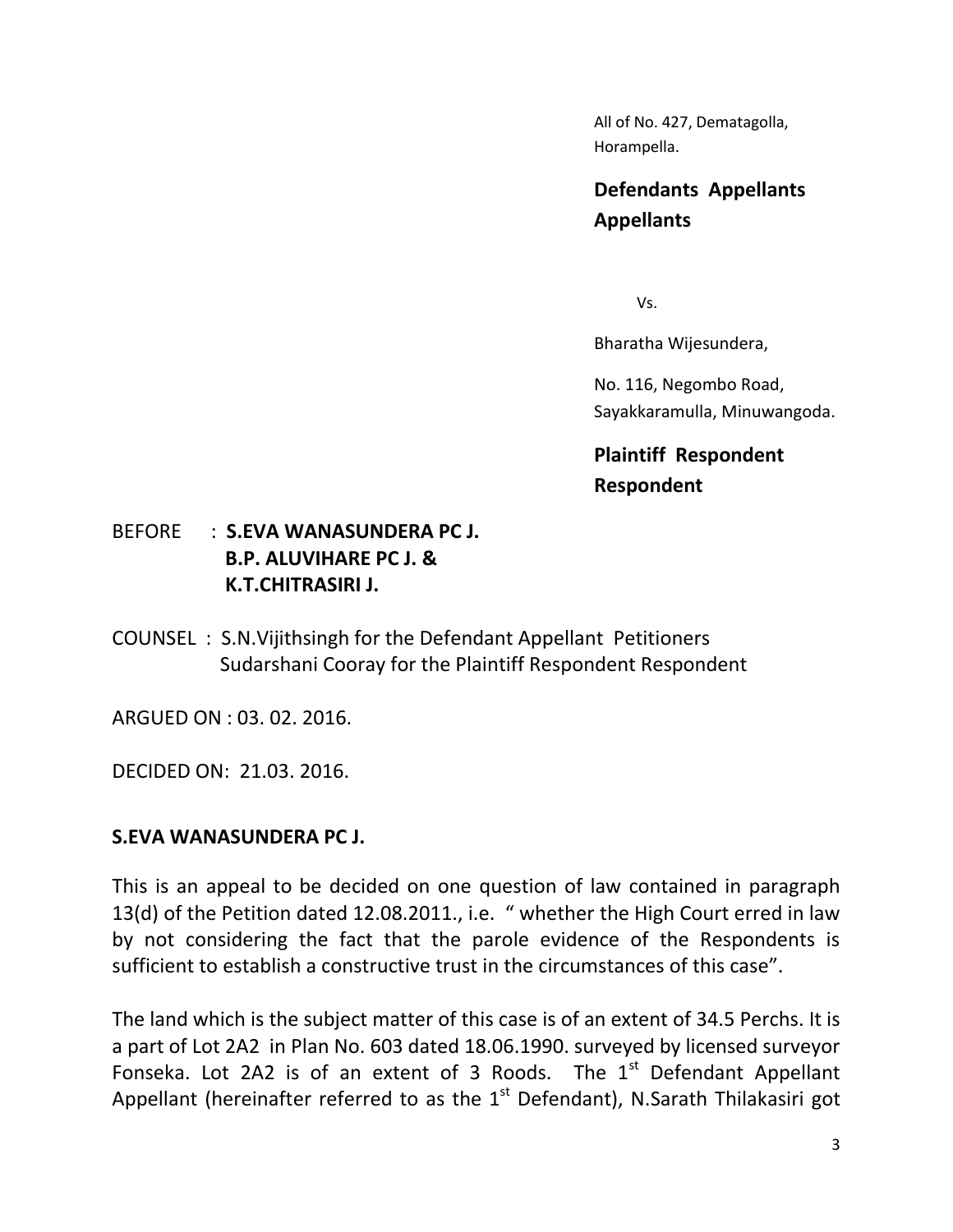title to this land by way of Amicable Partition Deed No. 70089 dated 2.1.1991. attested by Jaysekera Abeyruwan, Notary Public. This Deed was marked in evidence at the District Court trial.

The land of an extent of 34.5 Perches was marked on the document, the Plan No. 603 mentioning as " an allotment marked and allotted as Lot 2A2 -1 ", on 25.04.1992, prior to executing **the Deed No. 8764** dated 19.07.1992 by which deed the 1<sup>st</sup> Defendant transferred the said Lot 2A2 -1 to the Plaintiff. This is the deed that the Defendants are claiming to be a constructive trust and not intended to be a transfer of title of **Lot 2A2-1**.

It is evident that Lot 2A2-1 had not been physically demarcated on the ground at the time of the transfer. The Defendants are two brothers. They claim that the Plaintiff Respondent Respondent ( hereinafter referred to as the Plaintiff ) gave a loan of Rs.22500/- to the  $1<sup>st</sup>$  Defendant in June, 1992 on 5% interest per month for which the security given was only a cheque for that amount. The  $1<sup>st</sup>$ Defendant had been paying interest but had failed to pay the principal amount for some months. Then the Plaintiff had insisted that as security the  $1<sup>st</sup>$  Defendant should transfer a piece of land since a cheque is not good enough security any more.

The  $1<sup>st</sup>$  Defendant had then transferred Lot 2A2-1 by Deed 8764 to the Plaintiff who had promised that he will retransfer the land to the  $2^{nd}$  Defendant, the elder brother of the  $1<sup>st</sup>$  Defendant. This promise was given in his handwriting by way of another document which was signed on a stamp. The Defendants claim that this document was written and given when the transfer deed was done in the Notary's office. This was marked in evidence as V1. By V1, the amount of the loan is given as Rs. 35000/- . The Plaintiff had promised to retransfer the property to the  $2^{nd}$  Defendant if the said Rs. 35000/- is repaid within 2 years from that date, i.e. from 15.7.1992 with interest at 5% per month. Yet he had not waited for 2 years but tried to fence the Lot 2A2-1 in Oct. 1993. It is then that the troubles had started when the 2<sup>nd</sup> Defendant had complained to the Police about the Plaintiff's attempt to fence the property. There had been a Primary Court Case under No. P 22177 filed under Sec. 66(1)B of the Primary Courts Procedure Act No. 44 of 1979 on the complaints made to the Police by the Defendants and the Primary Court by order dated 4.4.1994 had given possession to the Defendants who were in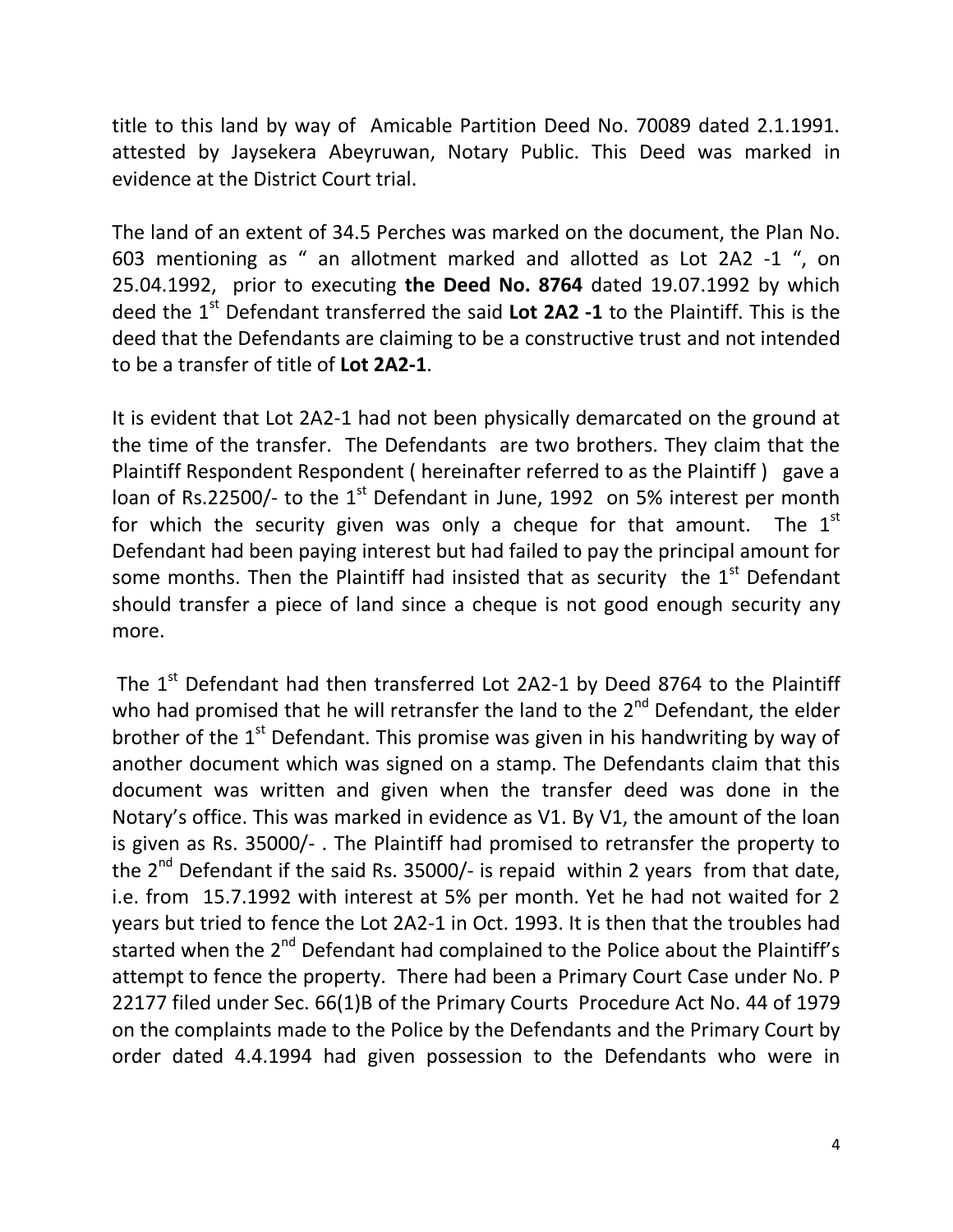possession of the land at that time and ordered the Plaintiff not to disturb them untill the matter is resolved in the District Court in a civil action.

The Plaintiff has made both the  $1<sup>st</sup>$  and  $2<sup>nd</sup>$  Defendants as parties to the District Court action because the Primary Court had placed both of them in possession as they were the complainants in that case.

The Plaintiff's evidence before the District Court was that even though the amount mentioned in the Deed as purchase price is Rs. 35000/- , the actual amount paid by him to the  $1<sup>st</sup>$  Defendant is Rs. 135000/-. The Plaintiff denied V1, the letter of promise to retransfer at the trial but later on, in cross examination said that it looks like his handwriting. Even in that letter the amount he had

mentioned is Rs. 35000/- and interest at 5% per month and not Rs.135000/-. He had mentioned in his statement to the Police that if Rs. 135000/- is paid to him, he is ready to retransfer the land then and there. Furthermore he had mentioned in his evidence that he wanted a land by the Negombo Road from the  $1<sup>st</sup>$ Defendant but the  $1<sup>st</sup>$  Defendant had transferred a piece of land in the 'jungle'. In my view, no proper buyer of a block of land would buy the same for good consideration without seeing and identifying the land prior to buying the same. Taking the answer of the Plaintiff, it is obvious that he had physically not seen the land prior to the execution of the Deed 8074. This affirms that it was taken only as security for the loan. When he was cross examined as to why he stated in his statement to the Police, that he would retransfer the land if Rs. 135000/- is given in the Police, he had answered that the Police had suggested that he could buy a land by the main road if Rs. 135000/- is given and that is the reason for his statement. I find it hard to believe that the Police would get involved in such discussion with the complainants and respondents before them. This satement of the Plaintiff suggests that at that time, the market value could have been somewhere around Rs.135000/- for a land of 34.5 perches, which he had got by way of a transfer deed for Rs. 35000/- only.

The statements to the Police reveals that there is a cadjan thatched small house on Lot 2A2-1 in which the  $2^{nd}$  Defendant had placed one Premasinghe and his family. This Premasinghe had refused to sign on a paper which he was asked to sign by the Plaintiff and further he is the person who had chased out the Plaintiff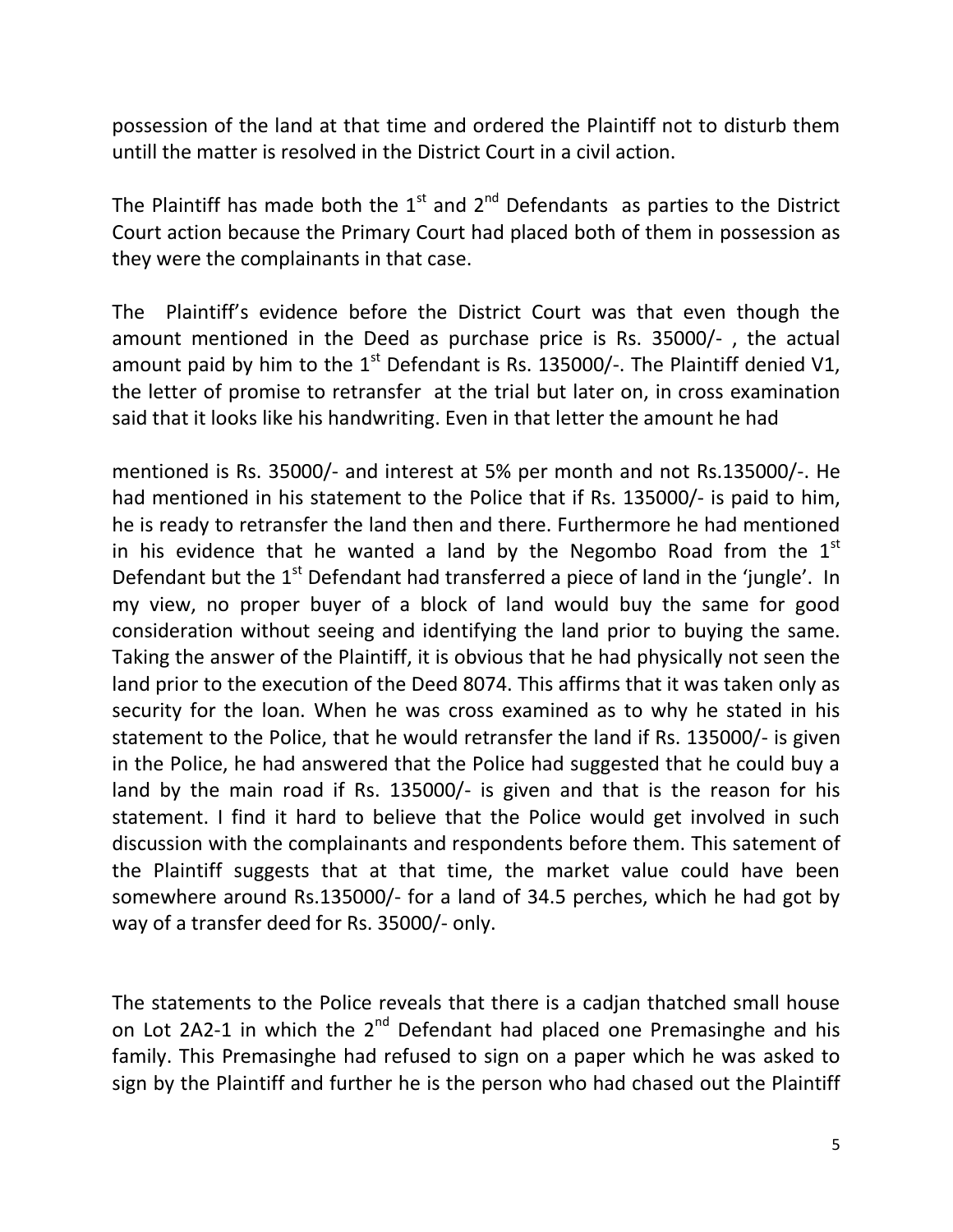from the land when he had come with four other people to fence the same in 1993. The troubles had arisen at that time.

I observe that the land belonging to the  $1<sup>st</sup>$  Defendant was transferred to the Plaintiff on trust on the understanding that when Rs. 35000/- was paid back with interest at 5% per month within two years to the Plaintiff by the  $1<sup>st</sup>$  Defendant, the land would be retransferred back to the  $1<sup>st</sup>$  Defendant. Furthermore I observe that it was a promise that the land will be retransferred to the  $1<sup>st</sup>$  Defendant on repayment as agreed.

In *Dayawathie and others Vs Gunasekera and another, 1991, 1 SLR 115*, it was held that, " The Prevention of Frauds Ordinance and Sec. 92 of the Evidence Ordinance do not bar parole evidence to prove a constructive trust and that the transferor did not intend to pass the beneficial interest in the property. Extrinsic evidence to prove attendant circumstances can be properly received in evidence to prove a resulting trust." In *Premawathie Vs Gnanawathie, 1994, 2 SLR*  171, Hon. Chief Justice, G.P.S. de Silva held that " An undertaking to reconvey the property sold was by way of a non-notarial document which is of no force or avail in law under Sec. 2 of the Prevention of Frauds Ordinance. However the attendant circumstances must be looked into as the plaintiff had been willing to transfer the property on receipt of Rs. 6000/- within 6 months but could not do so despite the tender of Rs.6000/- within the six months as she was in hospital, and the possession of the land had remained with the  $1<sup>st</sup>$  Defendant and the land itself was worth Rs 15000/- , the attendant circumstances point to a constructive trust within the meaning of Section 83 of the Trusts Ordinance. The 'attendant circumstances' show that the  $1<sup>st</sup>$  Defendant did not intend to dispose of the beneficial interest. "

According to the case law on the subject, such as *Dayawathie Vs. Gunasekera 91 1 SLR 115, and Premawathie Vs. Gunawathie 94 2 SLR 171,* the grounds on which a trust can be adjudged is as follows:

(a) on the oral promise and/or written informal promise to reconvey,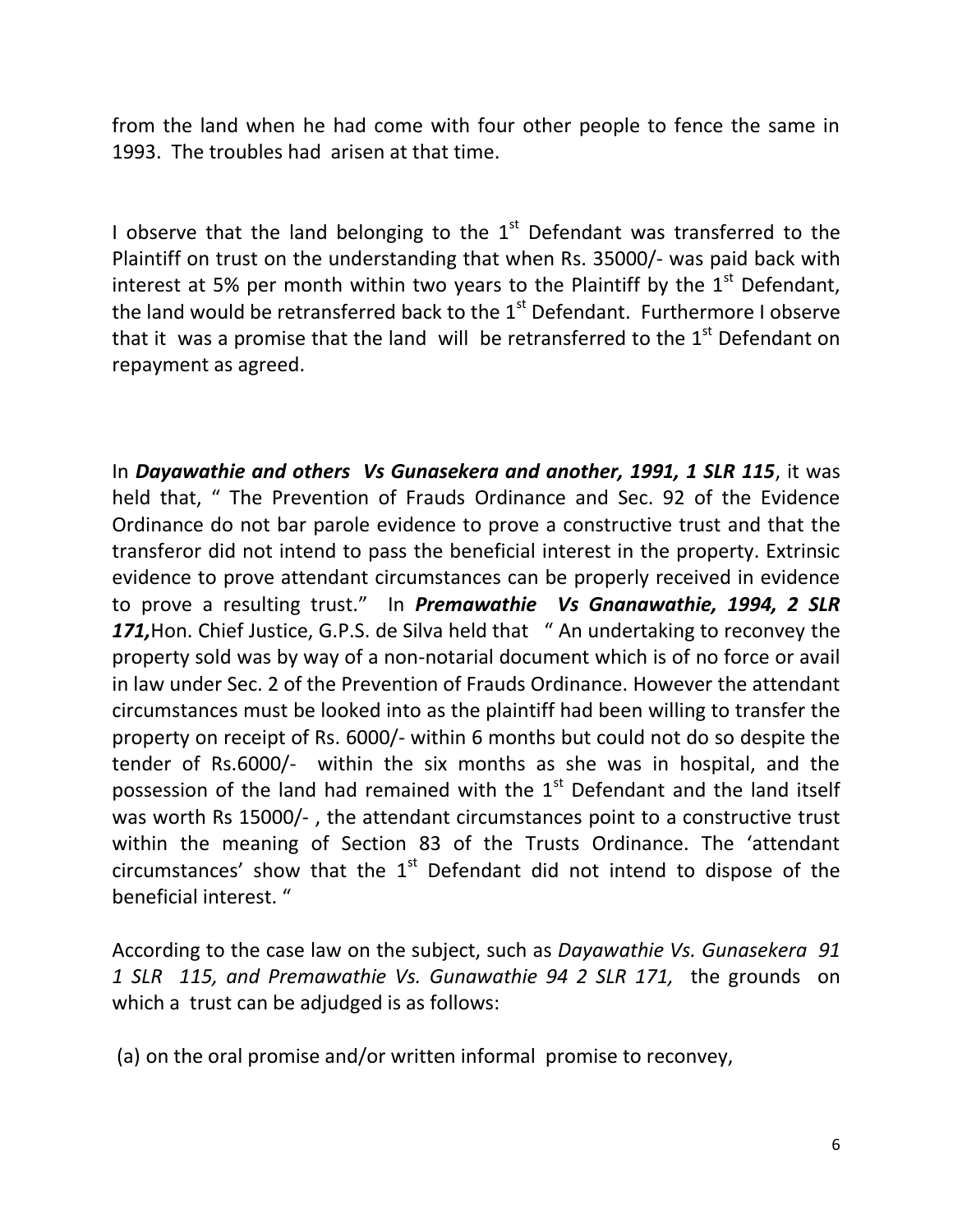(b) the transferee having remained in possession and the transferor not having taken possession of the land, right after the transfer and

(c) the disparity between the proper value and the value placed in the Deed.

All these grounds are present in this case in hand which have come out in the evidence of the Plaintiff and the Defendants before the District Court and also in the statements made to the Police by them.

Both the District Judge and the High Court Judge have failed to analyze the evidence placed before them with a view to see whether there was parole evidence to support a constructive trust behind the transfer of land by Deed 8074. They have only analyzed the story of the Defendants narrating how they agreed to give a piece of land as security for the accumulated loan of Rs. 35000/ to the Plaintiff and the descrepancies in their evidence explaining title to the land. In fact, the owner of the land 2A2-1 was the  $1<sup>st</sup>$  Defendant. This fact was proven with the Amicable Partition Deed No. 70089 and the covenants included in the Deed of Transfer No. 8074 and they were accepted facts.

The contest in the case is that, with the deed of transfer, the title did not pass because it was only security given for a loan on trust and that it will be retransferred if the loan was repaid with interest within two years. However the Plaintiff did not wait for two years and tried to demarcate the boundaries of the land on the ground without informing the  $1<sup>st</sup>$  Defendant, at which time trouble started and a case was filed before the Primary Court to keep peace and the Defendants were given possession till the matter is settled in a case filed in the Disstrict Court. On a balance of probabilities of evidence placed before the District Court, to my mind , it is clear that it was security given for a loan of Rs. 22500/- with accumulated interest got collected upto a loan of Rs. 35000/- when the Plaintiff demanded a property be transferred to secure the loan.

I answer the question of law to be decided as aforementioned in the affirmative in favour of the Defendants Appellants Appellants. The learned Judges of the High Court and the District Court have not given sufficient consideration to the parole evidence in the case proving the constructive trust placed with the Plaintiff by